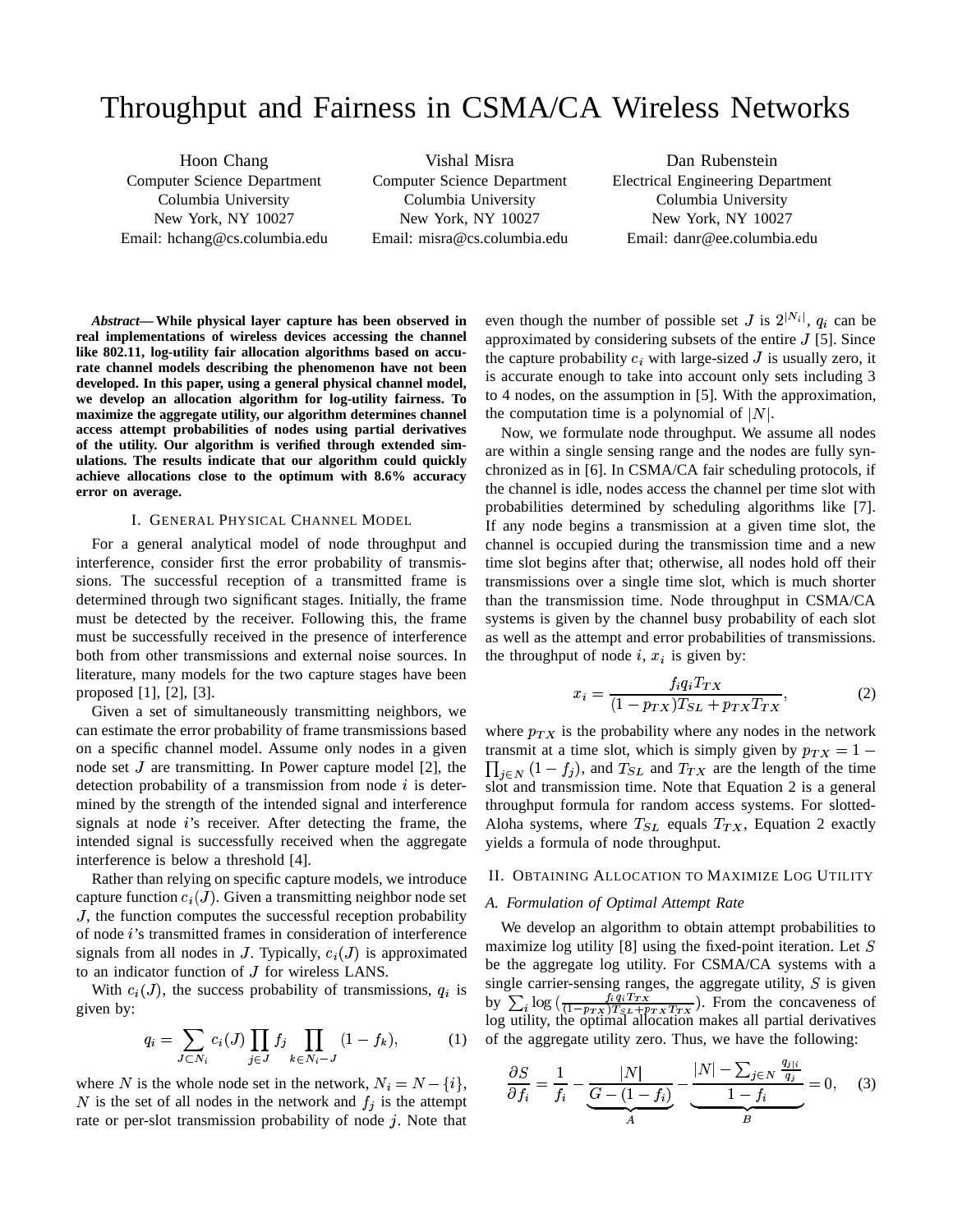where G is  $\frac{T_{TX}}{(T_{TX}-T_{SL})\prod_{i\neq i}(1-f_i)}$ . Note t na matangan sa kabupatèn Kabupatèn Kabupatèn Kabupatèn Kabupatèn Kabupatèn Kabupatèn Kabupatèn Kabupatèn Kabupatèn K  $\overline{A}$ . Note that Part A in Equation 3 is omitted if any attempt rates of the nodes equals to 1 or  $T_{TX} = T_{SL}$ .

Let a function g return  $f_i$  satisfying Equation 3, given for  $j \neq i$ . Since function g is continuous and maps a rate vector to another rate vector,  $q$  has a fixed point (Brouwer's fixed point theorem [9]). We can further show that  $g$  converges to the fixed point as an immediate consequence of Brouwer's theorem and the concaveness of log utility.

Now, we formulate function g. Since  $p_{TX}$  and  $q_i$  depends on  $f_i$ , Equation 3 is not easy to solve. To get the function to compute  $f_i$ , we first show that Part A in Equation 3 is approximated to a linear function of  $f_i$  as follows:

Part A 
$$
\approx |N| (f_i \mu(\prod_{j \neq i} (1 - f_j)) + \nu(\prod_{j \neq i} (1 - f_j))).
$$
 (4)

We obtain  $\mu$  and  $\nu$  by applying the least squares method. Given  $f_i$   $(j \neq i)$ , we uniformly sample K points from the curve  $1/(G - (1 - f_i))$ , which is a function of  $f_i$ , and find a linear function that closely approximates the sampled data to minimize the sum of the squares of the residuals between points generated by the function and corresponding sampled points. The computation time of this approximation is  $O(K)$ . With

Part B in Equation 3 is approximated by:

Part B 
$$
\approx \sum_{j} (\theta(q_{j|i}, q_{j|\bar{i}}) f_i + \phi(q_{j|i}, q_{j|\bar{i}})).
$$
 (5)

After linear approximation, we have a quadratic formula for  $f_i$  from Equation 3 as follows:

$$
\frac{1}{f_i} = af_i + b,\tag{6}
$$

where  $a = |N|\mu(\prod_{j\neq i}(1-f_j))+\sum_j \theta$  $(f_j)) + \sum_{j} \theta(q_{j|i}, q_{j|\bar{i}})$  and  $b =$  $|N|\nu(\prod_{j\neq i}(1-f_j)) + \sum_{j} \phi(q_{j|i}, q_{j|\bar{i}}).$ 

From the quadratic formula,  $f_i$  is finally given by:

$$
f_i = \begin{cases} \frac{-b + \sqrt{b^2 + 4a}}{2a} & \text{ (if } a > 0 \text{) and} \\ \min\left(\frac{1}{b}, 1\right) & \text{ (if } a = 0 \text{),} \end{cases} \tag{7}
$$

where min  $(\infty, 1) = 1$ . Assuming  $q_{j}$  and  $q_{j|i}$  are known, the total computation time of  $f_i$  is  $O(K)$ .

 We show the approximation error is small enough. First, consider Part A in Equation 3. It is easy to see that  $G$  in Part  $\frac{5!}{2}$ A of Equation 3 is greater than 1. A linear approximation to Part A with  $f_i$  is prone to larger error as  $G$  gets closer to 1. The value of  $\prod_{i \neq i} (1 - f_i)$  is maximized when all  $f_i$  is the minimum. From Equation 3, the possible minimum of  $f_i$  is obtained when  $q_{j|i} = 0$ . Using 802.11 operation parameters to compute  $T_{TX}$  and  $T_{SL}$ , G is at least 1.18 for all  $|N| \geq 2$  of the sending 512-byte packets at 54 Mbps. For all  $|N| \geq 5$ , G is their atten more than 1.30. The larger  $|N|$  is, the bigger G we have.

As an indicator of how well our linear equation fits, we measure the square of residuals from the original. With  $|N|$  = 2, the square of the residuals is around 0.875008831 for  $f_i$ in the range of 0 to 0.5. When  $|N| = 5$ , the square value is beyond 0.927489457. For  $f_i > 0.5$  and  $|N| \geq 2$ , the square value is more than 0.976722922. It ranges in value from 0 to

1 and the value 0.927489457 indicates that there is an close correlation in the estimated and actual value of Part A.

 first obtained, we find another best-fitting line for a segment within different intervals of  $f_i$ . After the root of Equation 3 is To improve the accurate further, we repeat approximation of the curve in an interval around the value of the root. Then, we again compute a new root of  $f_i$  satisfying Equation 3. Repeating this process several times, a more accurate root of the formula is obtained.

 $+\nu(\prod_{i} (1-f_i)))$ . (4) of the residuals is maximized when  $q_{j|\bar{i}}$  and  $q_{j|i}$  are farthest In approximation for Part B, the square of the residuals is 0.968194017 for  $f_i$  in the range of 0 to 0.5. Since  $q_{i|\bar{i}}$  and  $q_{i|i}$ are not a function of  $f_i$ , Part B is continuous between  $1/q_{i|i}$  $\mathbf{r}$ and  $1/q_{i\bar{i}}$ . It is trivial that the shorter distance between the two  $\mathbf{P}$ . end points, the more like a line the graph looks. The square away from each other, where  $q_{j|i} = 1$  and  $q_{j|i} = 0$  (because  $q_{j|i} \geq q_{j|i}$ ). Note that the optimal value of  $f_i$  is typically less than 0.5 in our simulations. However, for  $f_i > 0.5$ , we can compute accutate  $\mu$ ,  $\nu$ ,  $\theta$  and  $\phi$  by repeating the approximation with proper intervals.

#### *B. Obtaining Optimal Point*

With Equation 7, the fixed-point iteration generates the optimal attempt probability vector. We implement Algorithm 1 in a distributed way. Assuming node  $i$  knows neighbors that it interferes with (i.e., nodes whose successful transmission probability is affected by the behavior of  $i$ ), nodes communicate with the neighbors over wired or wireless links. Note that access points in corporate and residential areas are typically connected to a wired local area network and can often cooperate with each other. The information of neighbors can be entered by the network administrator.

|  |  | Algorithm 1 Distributed Fair Allocation Algorithm |  |  |  |
|--|--|---------------------------------------------------|--|--|--|
|--|--|---------------------------------------------------|--|--|--|

- 1: Each node  $i$  performs the following steps. The node  $i$ terminates this iteration process when the previous and updated values of  $f_i$  differ within a threshold  $\epsilon$
- 2: **for** every round **do**
- 3: Estimate the channel idle probability  $(\prod_{i \neq i} (1 f_i))$ .

and the contract of the contract of the contract of the contract of the contract of the contract of the contract of the contract of the contract of the contract of the contract of the contract of the contract of the contra

4: Request for each neighbor  $j$  to send back the estimated error probabilities  $q_{j|i}$  and  $q_j$ .

5: Compute a new attempt probability  $f_i$  with the error probabilities of the neighbors from Equation 7.

## 6: **end for**

 until it converges; nodes stop the process when the difference In Algorithm 1, each node updates its attempt probability of the updated probability is less than a threshold. To calculate their attempt probabilities, nodes need to know Compute  $\mu$ ,  $\nu$ ,  $\theta$  and  $\phi$  that depends on the error probabilities  $q_{j|i}$  and  $q_j$ of neighbor j and the channel idle probability  $\prod_{i \neq i} (1 - f_i)$ , as in Equation 5.

is at node *i* itself. To obtain error probabilities  $q_{j|i}$  and  $q_j$ , node The channel idle probability  $\prod_{i \neq i} (1 - f_i)$  can be measured i only needs to request neighbors whose  $q_{j|i}/q_j$  is neither one nor zero. That is, if node  $j$  is too far away from  $i$ , transmissions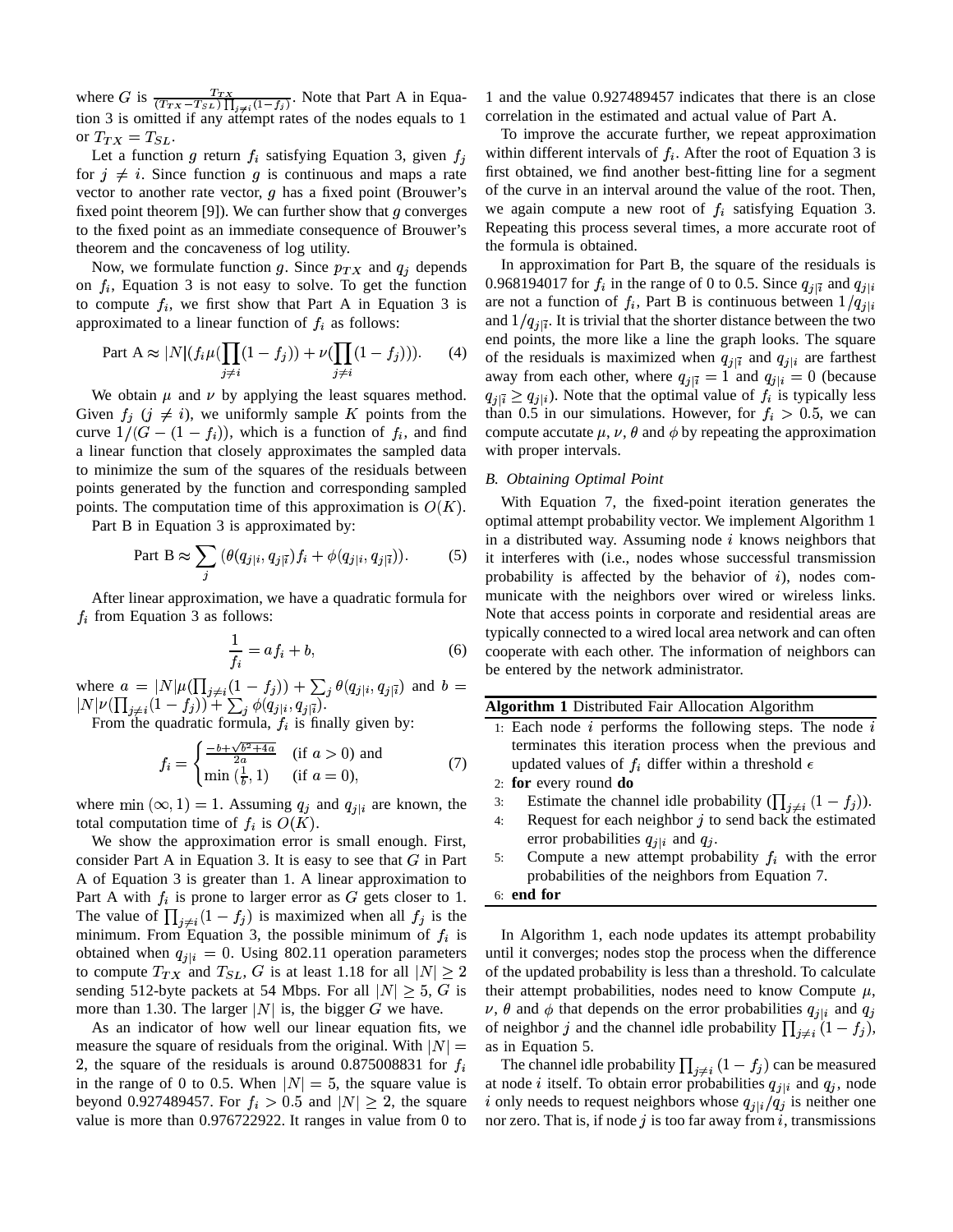## TABLE I

OPERATION PARAMETERS

| Physical Layer  |          | Ant. Efficiency     | 0.8            |  |
|-----------------|----------|---------------------|----------------|--|
| Frequency       | 5GHz     | Antenna Loss        | 0.5dB          |  |
| Path Loss Model | Two Ray  | Antenna Height      | 1.5m           |  |
| Shadowing Model | Constant | <b>MAC</b> Layer    |                |  |
| Shadowing Mean  | 4dB      | <b>MAC</b> Protocol | <b>CSMA/CA</b> |  |
| Fading Model    | None     |                     | Fair Algorithm |  |
| Temperature     | 290K     | Slot Time           | $9\mu s$       |  |
| Noise Factor    |          | Tx Time             | $177\mu s$     |  |
| Tx Power        | 16dBm    | Tx Speed            | 54Mbps         |  |
| Rx Sensitivity  | $-87dB$  | <b>MAC</b> Header   | 28 bytes       |  |
| Antenna         | Omni.    | <b>ACK Frame</b>    | 14 bytes       |  |

from *i* do not affect node *j* and thus  $q_{j|i}$  becomes equal to  $q_j$ . plot If node j is close enough, then collisions occur and  $q_{j|i} = 0$ . Thus, node  $i$  requests the limited number of neighbors and all information for rate computation is locally obtained.

 $q_{j|i}$  and  $q_j$  can be measured by real time.  $q_j$  is simply obtained at neighbor j. For  $q_{j|i}$ , we measure  $q_{j|i}$ . Whenever needed, node  $i$  holds off its transmissions and ask the neighbors to measure the successful transmission probability, which is  $q_{j|\bar{i}}$ . Then,  $q_{j|i}$  is computed by the measured  $q_{j|\bar{i}}$ ,  $q_j$  and  $f_i$ . a

#### III. SIMULATION RESULTS

## *A. Simulation Parameters*

To verify our model and algorithm for log utility fairness, given a set of node pairs, consisting of a sender and receiver, we randomly place them in an area  $100 \times 100$  m<sup>2</sup>. We assume the channel is saturated; senders always have 512-byte data packets to transmit to their associated receivers. The distance between a sender and receiver is selected in a random way but the maximum is set to 30, 10 and 5 meters respectively. 10 different random node placements are considered for each number of node pairs.

Our simulator is based on Qualnet simulator, which provides a more accurate and realistic simulation environment than ns-2 [10], [11]. Table I shows the operation parameters. From locations of nodes, we compute the strength of signals using the two-ray path loss model and the BER (bit error rate) of the received frame is obtained from calculation of Qualnet. The transmitter is in half-duplex mode and operating in the 802.11a 5-GHz channel. Receiving an uncorrupted frame, the receiver always responds with an acknowledgment.

MAC protocol is CSMA/CA with a fair algorithm. Assuming all nodes are within a single-carrier sensing range, the nodes are synchronized and channel accesses occur at every slot with attempt probabilities. The attempt probability is determined by a given fair algorithm. The UDP and IP protocols are used for transport and network layer.

#### *B. Optimality Test*

The accuracy of our algorithm is compared with the Newton-Raphson method [12], obtaining the optimal attempt rate. The accuracy error is given by the difference divided by the optimum. In total 1,980 rate computations, our accuracy error for attempt probabilities is around 12% on average. For node throughputs, the accuracy error is around 8.6% on average, as shown in Figure 1.

#### *C. Convergence Time*

We investigate the convergence time of our algorithm. Our algorithm is run until the difference between the previous and updated attempt rates is less than  $10^{-7}$ . Time is measured in unit of processing rounds. For each maximum distance, we obtain the results varying the number of nodes from 6 to 16.

 $j$  - plot the convergence time of the Newton-Raphson Method for As shown in Figure 1(c), the convergence time is related to the topology of the network rather than the number of nodes. With the same maximum distance, varying the number of nodes does not significantly change the results. We also comparison. The overall convergence time of our algorithms for a median sized network should range within a few seconds with the same assumption in [13].

## IV. CONCLUSIONS

 how much the successful transmission probability of neighbors In this paper, We show a fair algorithm to determine the attempt rate of nodes. For log-utility fairness, the optimal attempt rate is a function of the interference effect, defined as are degraded by a node. A distributed algorithm is also presented to achieve log-utility fairness. It employs an accurate model to describe the effect of interference.

Our algorithm is implemented in a fully distributed way. Our algorithm runs at each node the fixed-point iteration to obtain the optimal attempt rate. Simulation results show that the convergence time is less then 30 rounds with various numbers of node pairs in a  $100 \times 100$ -m<sup>2</sup> area. The convergence time may be less than a few seconds for a median sized network. As a result of the accuracy, our algorithm achieves around 8.6% of accuracy error for node throughputs on average.

#### **REFERENCES**

- [1] J. Arnbak, "Capacity of slotted aloha in rayleigh fading channels," *IEEE Journal On Selected Areas in Communications*, vol. SAC-5, pp. 261– 269, February 1987.
- [2] D. Davis and S. Gronemeyer, "Performance of slotted aloha random access with delay capture and randomized time of arrival," *IEEE Transactions on Communications*, vol. COM-28, pp. 703–710, 1980.
- [3] K. Cheun and S. Kim, "Joint delay-power capture in spread-spectrum packet radio networks," *IEEE Transaction on Communications*, vol. 46, no. 4, pp. 450–453, 1998.
- [4] T. Rappaport, *Wireless Communications: Principles and Practice*. Prentice Hall, 1996.
- [5] H. Chang, V. Misra, and D. Rubenstein, "A general model and analysis of physical layer capture in 802.11 networks," in *IEEE INFOCOM 2006*, April 2006.
- [6] G. Bianchi, "Performance analysis of the IEEE 802.11 distributed coordination function," *IEEE Journal on Selected Areas in Communications*, vol. 18, no. 3, 2000.
- [7] L. B. Jiang and S. C. Liew, "Proportional fairness in wireless LANs and ad hoc networks," in *IEEE Wireless Communications and Networking Conference*, vol. 3, March 2005, pp. 1551–1556.
- [8] F. Kelly, A. Maulloo, and D. Tan, "Rate control in communication networks: shadow prices, proportional fairness and stability," in *Journal of the Operational Research Society*, vol. 49, 1998.
- [9] W. S. Massey, *Algebraic Topology: An Introduction*. Springer-Verlag, 1977, vol. 56.